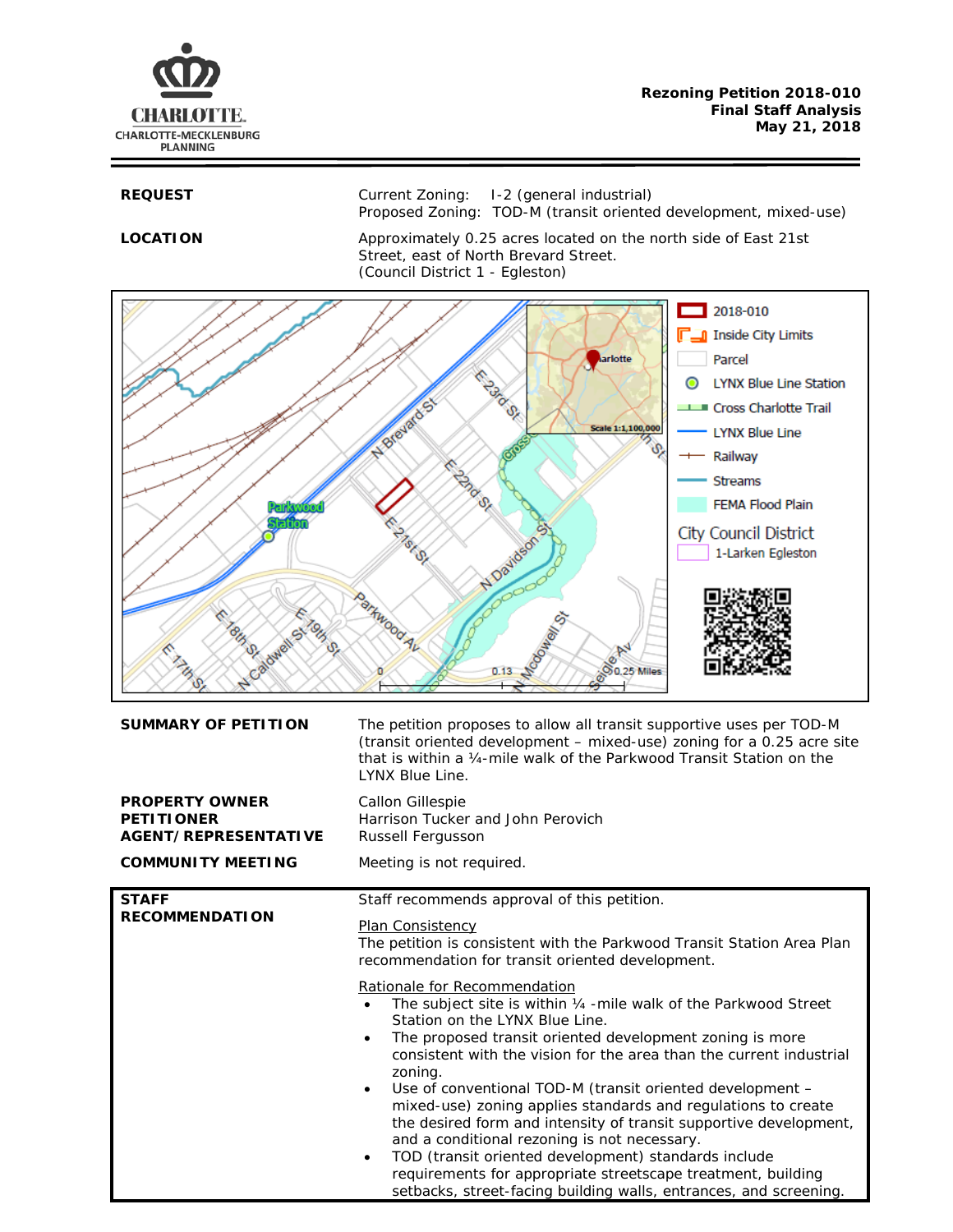### **PLANNING STAFF REVIEW**

## • **Proposed Request Details**

This is a conventional rezoning petition, which applies all the standards, regulations and uses in the TOD-M zoning district. Uses allowed in the TOD-M district include office, residential, retail, eating/drinking/entertainment establishments and civic uses.

# • **Existing Zoning and Land Use**



Properties surrounding the subject property are zoned a mix of industrial, transit oriented developments and single family residential.



The subject property is zoned I-2 (general industrial) and developed with a single family house.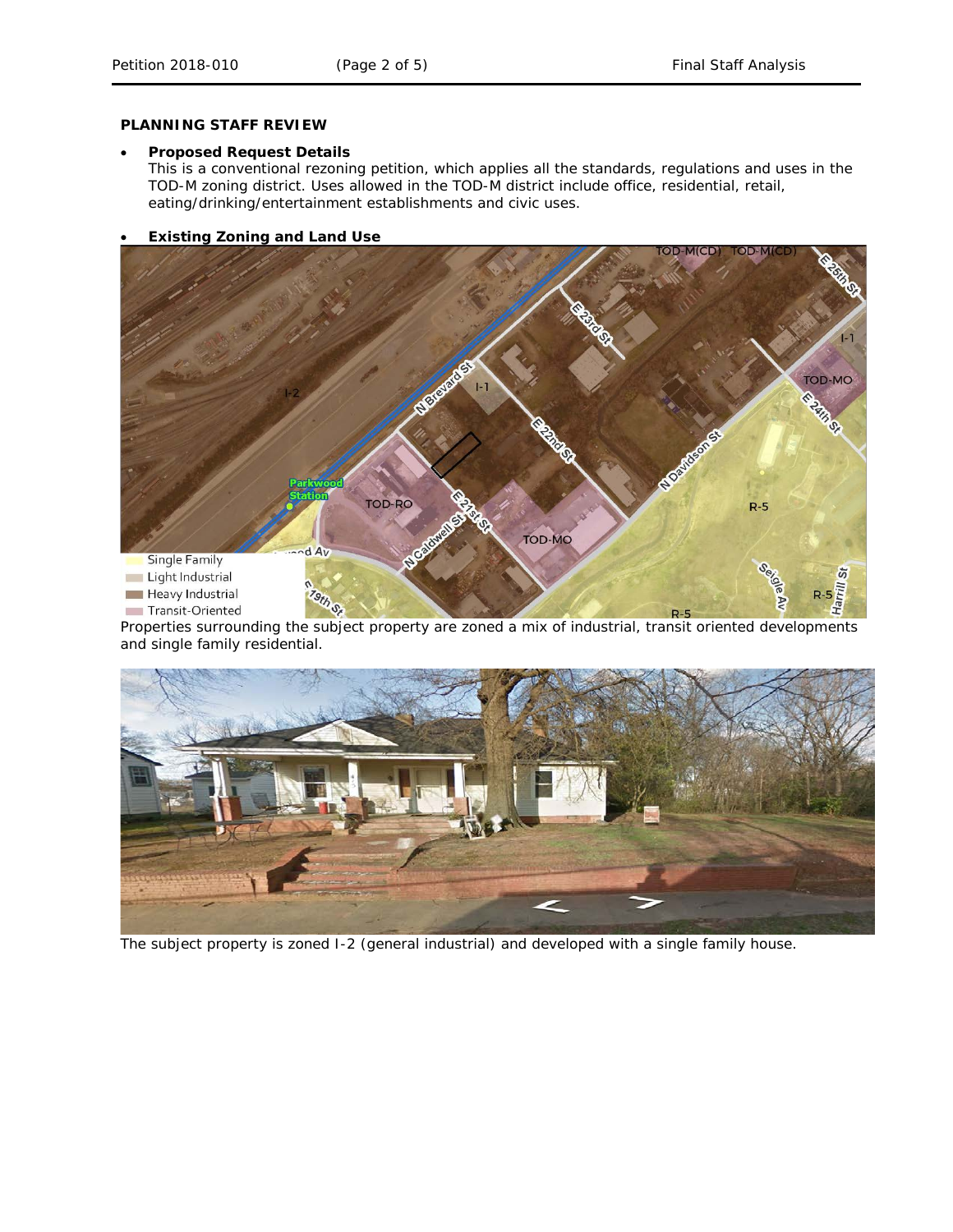

Properties to the east are zoned I-2 with residential uses or vacant land.



To the north of the site are industrial uses and vacant land.



Across E. 21<sup>st</sup> Street the property has been rezoned TOD-RO to allow multi-family dwelling units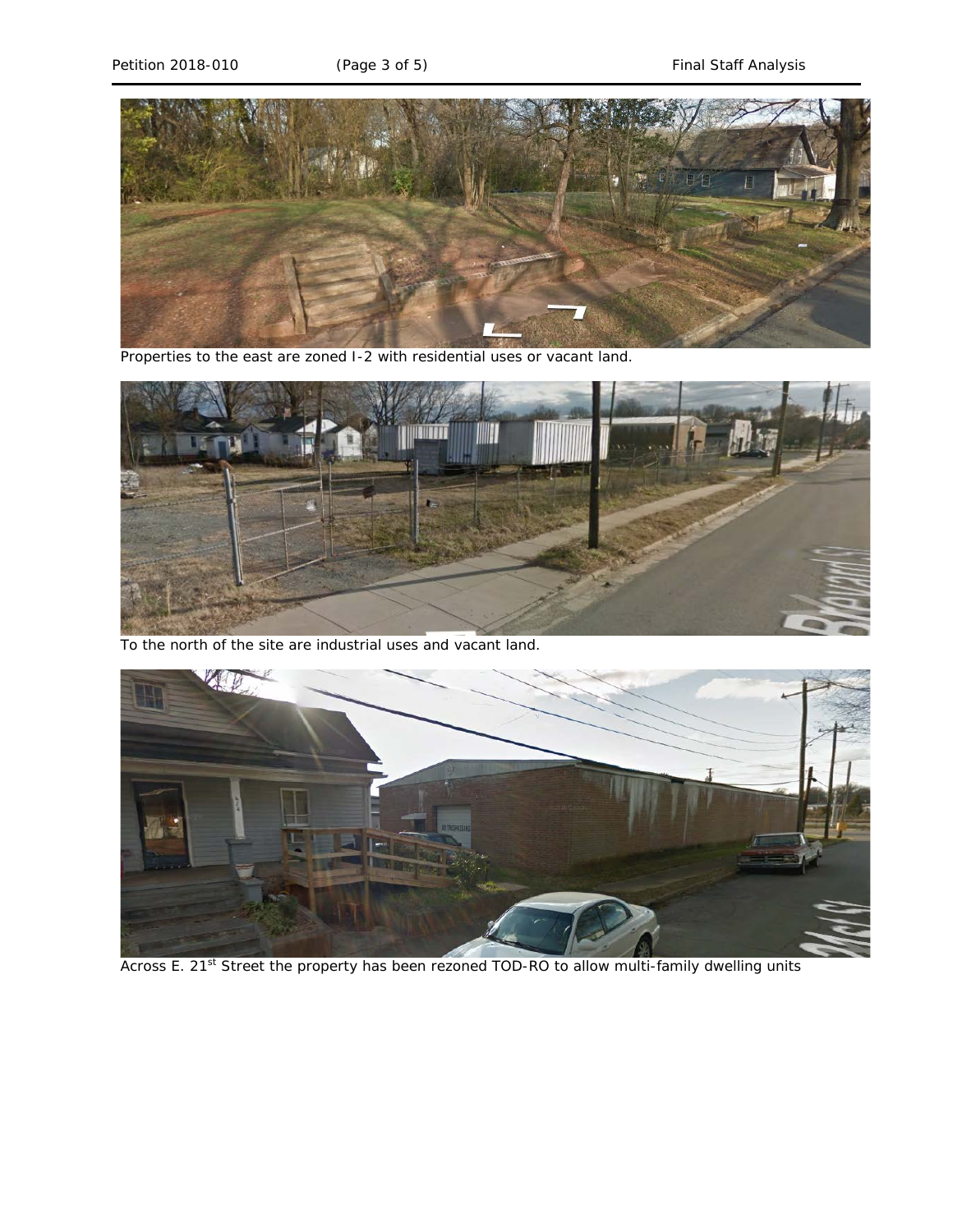

| <b>Petition Number</b> | Summary of Petition                                                                                                                                                                                   | <b>Status</b> |
|------------------------|-------------------------------------------------------------------------------------------------------------------------------------------------------------------------------------------------------|---------------|
| 2015-024               | Approximately 0.413 acres rezoned I-1(TS) (light industrial, transit<br>supportive overlay) to allow all uses as permitted in the I-1(TS) (light<br>industrial, transit supportive overlay) district. | Approved      |
| 2015-091               | Approximately 0.99 acres rezoned to TOD-R(O) (transit oriented<br>development, residential, optional) to allow up to 50 multi-family<br>dwelling units.                                               | Approved      |
| 2015-126               | Approximately 3.63 acres rezoned to TOD-R(O) (transit oriented<br>development, residential, optional) to allow up to 351 multi-family<br>dwelling units.                                              | Approved      |
| 2016-144               | Approximately 3.06 acres rezoned to TOD-M(O) (transit oriented<br>development, mixed use, optional) to redevelop a site with a transit<br>oriented residential development.                           | Approved      |

# • **Public Plans and Policies**



• The *Parkwood Transit Station Area Plan* recommends transit supportive development for the subject site and surrounding properties.